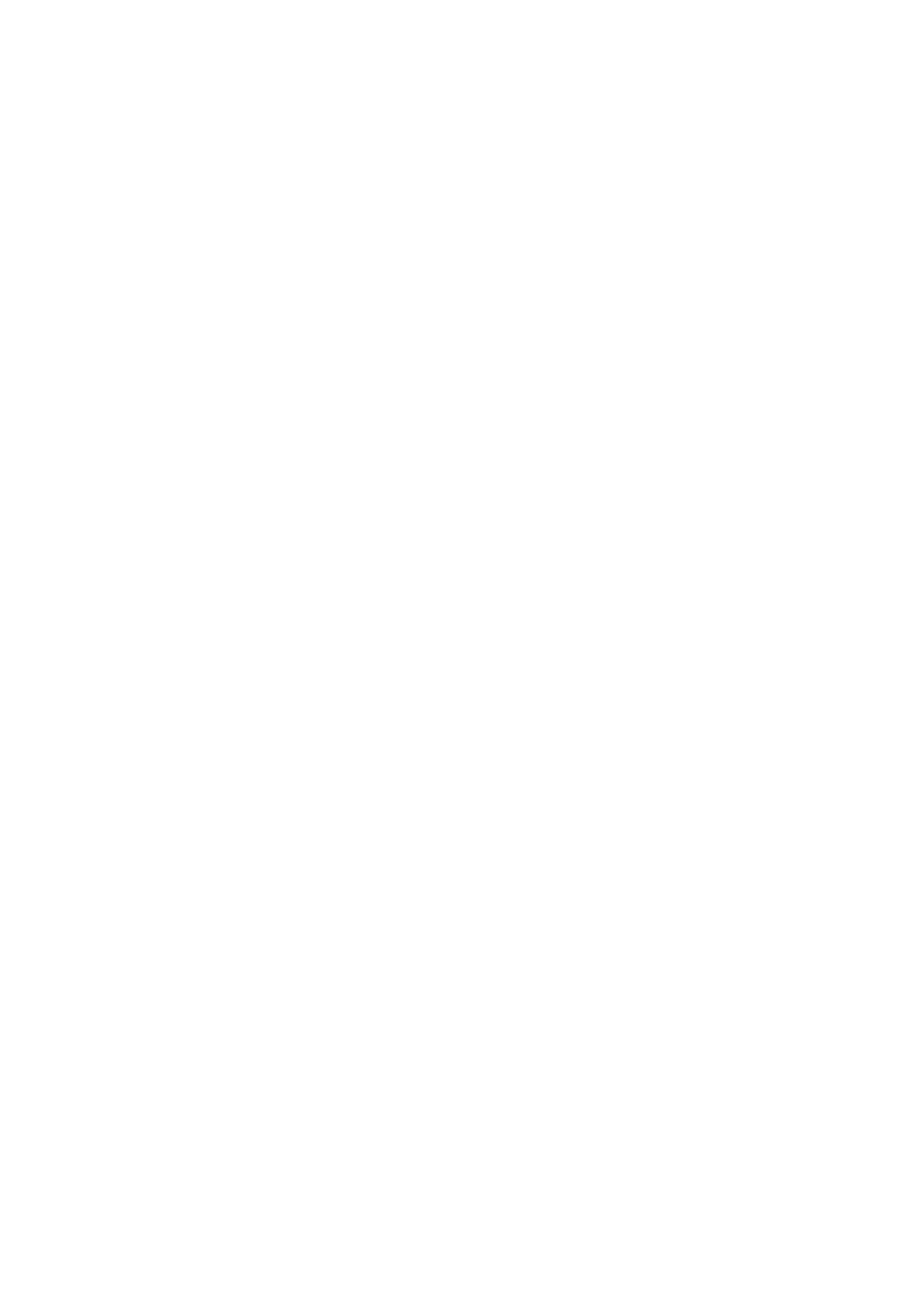Fantasia 'Christ ist erstanden'

Nicholas Ansdell-Evans





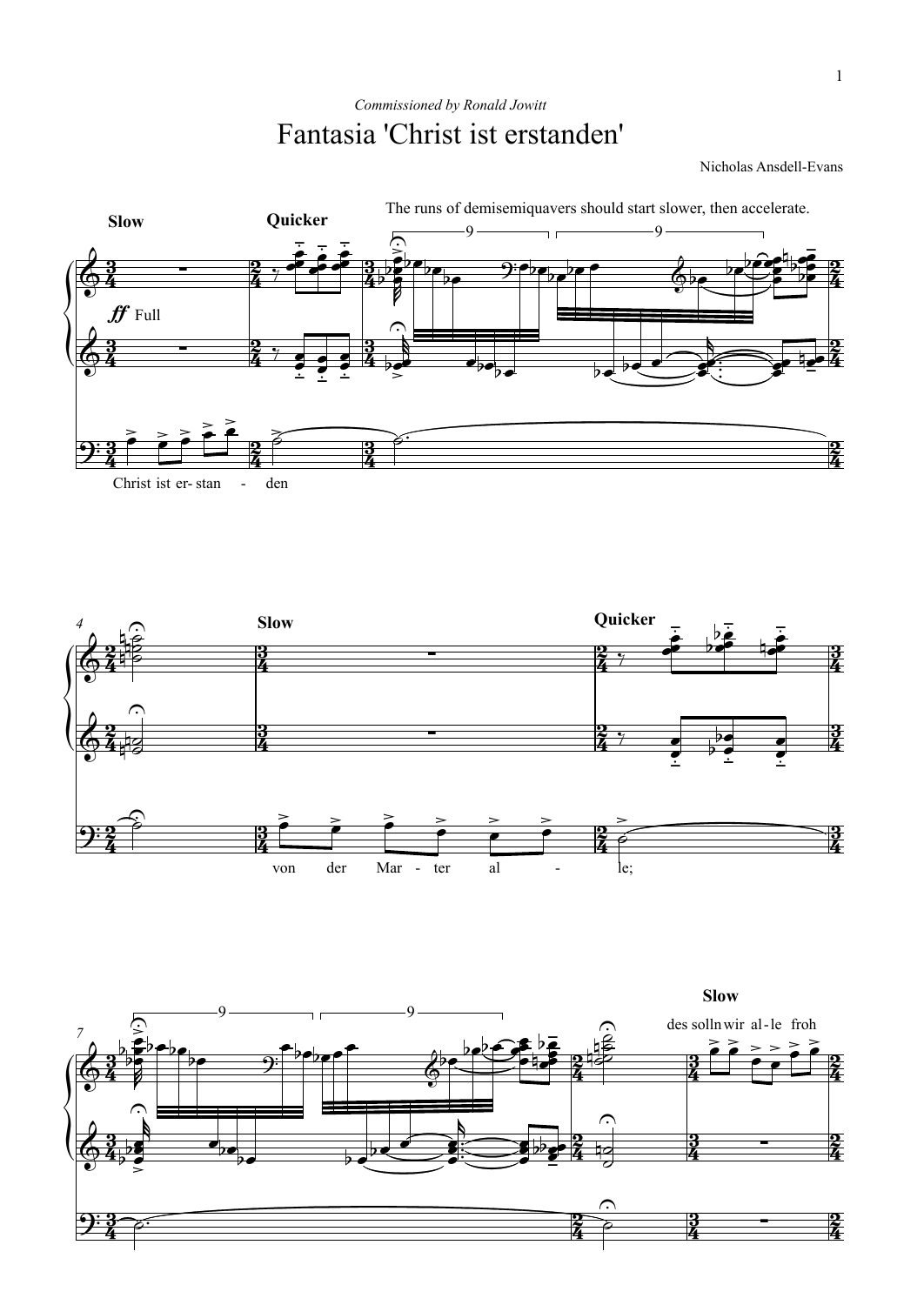





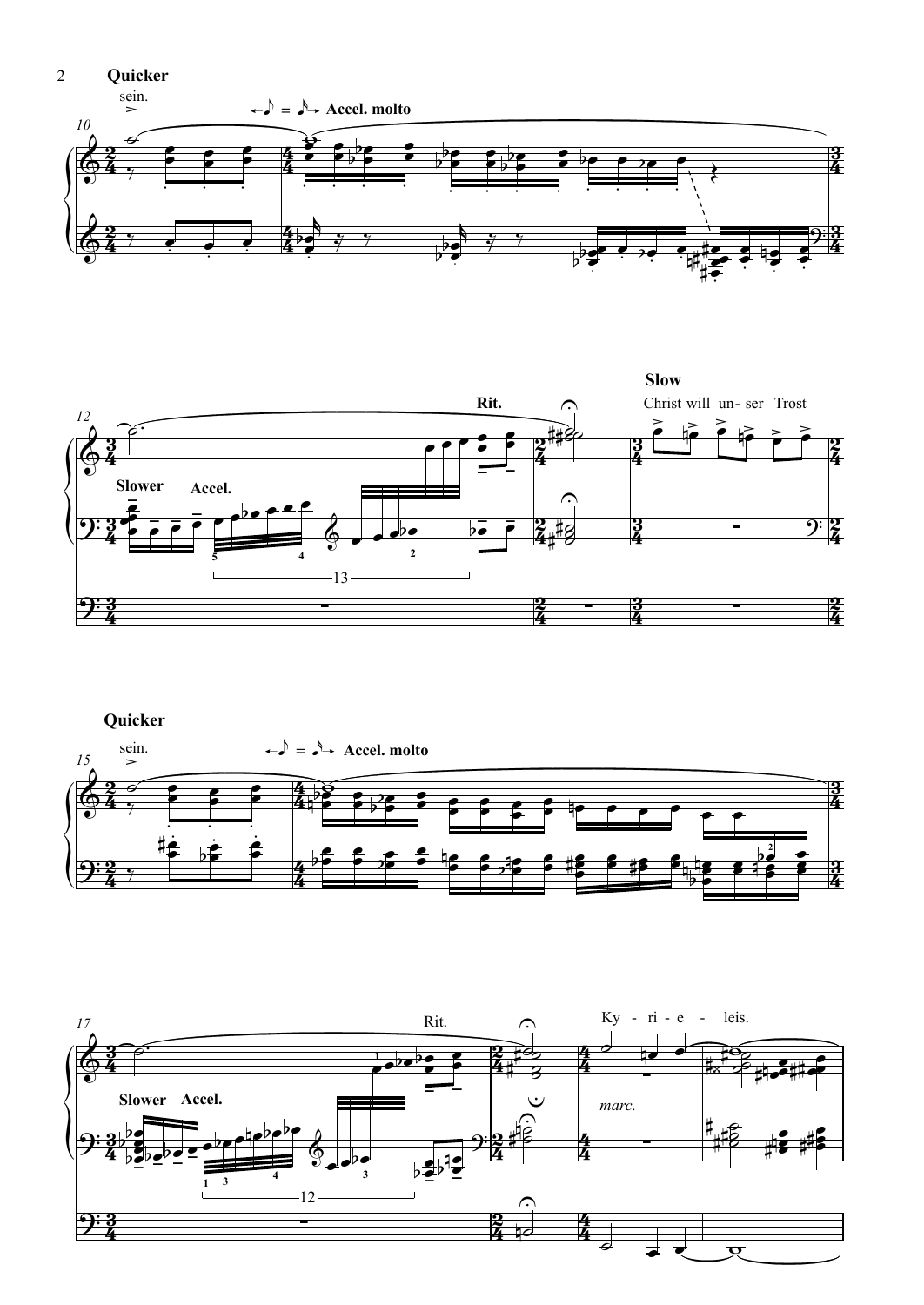





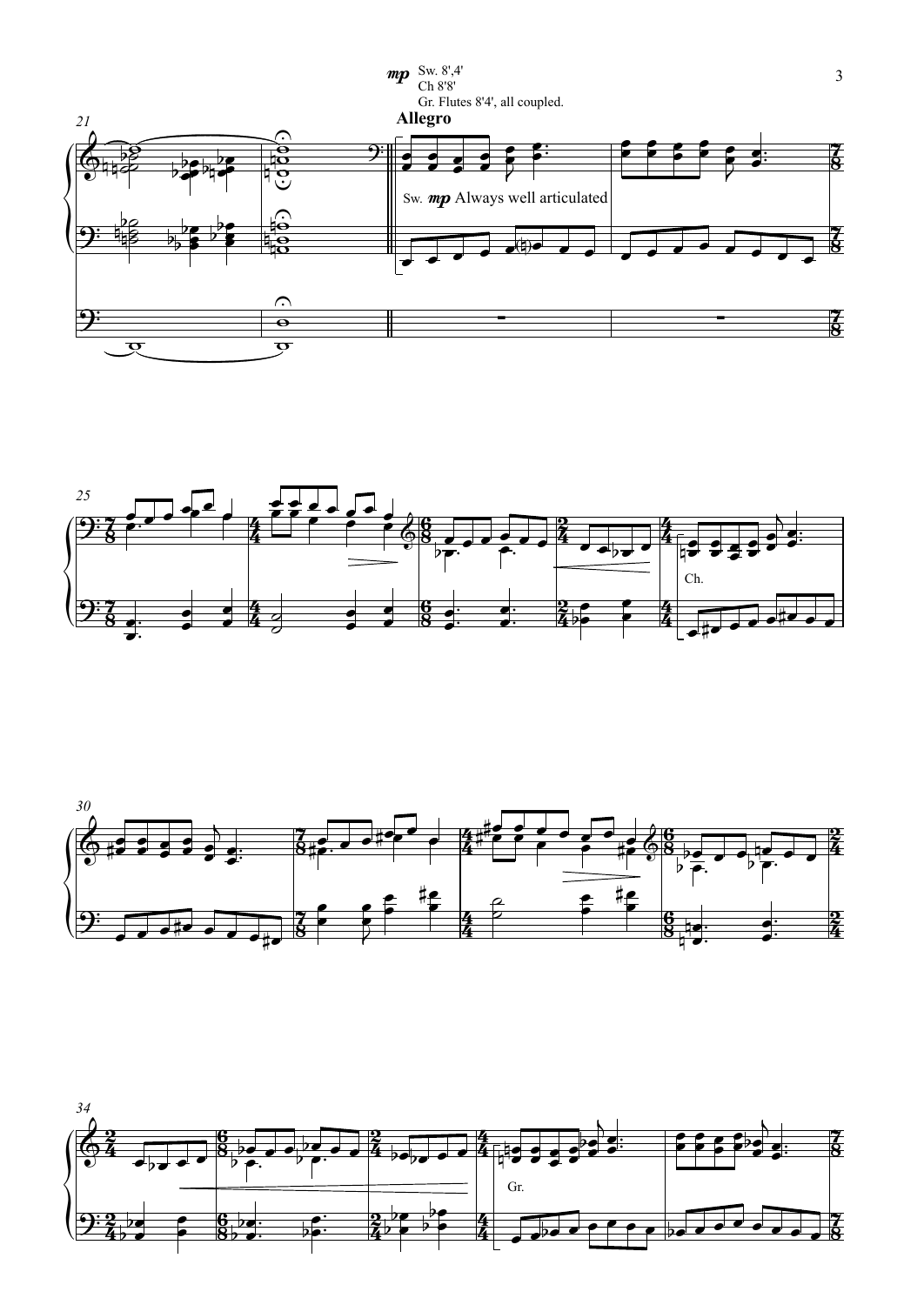





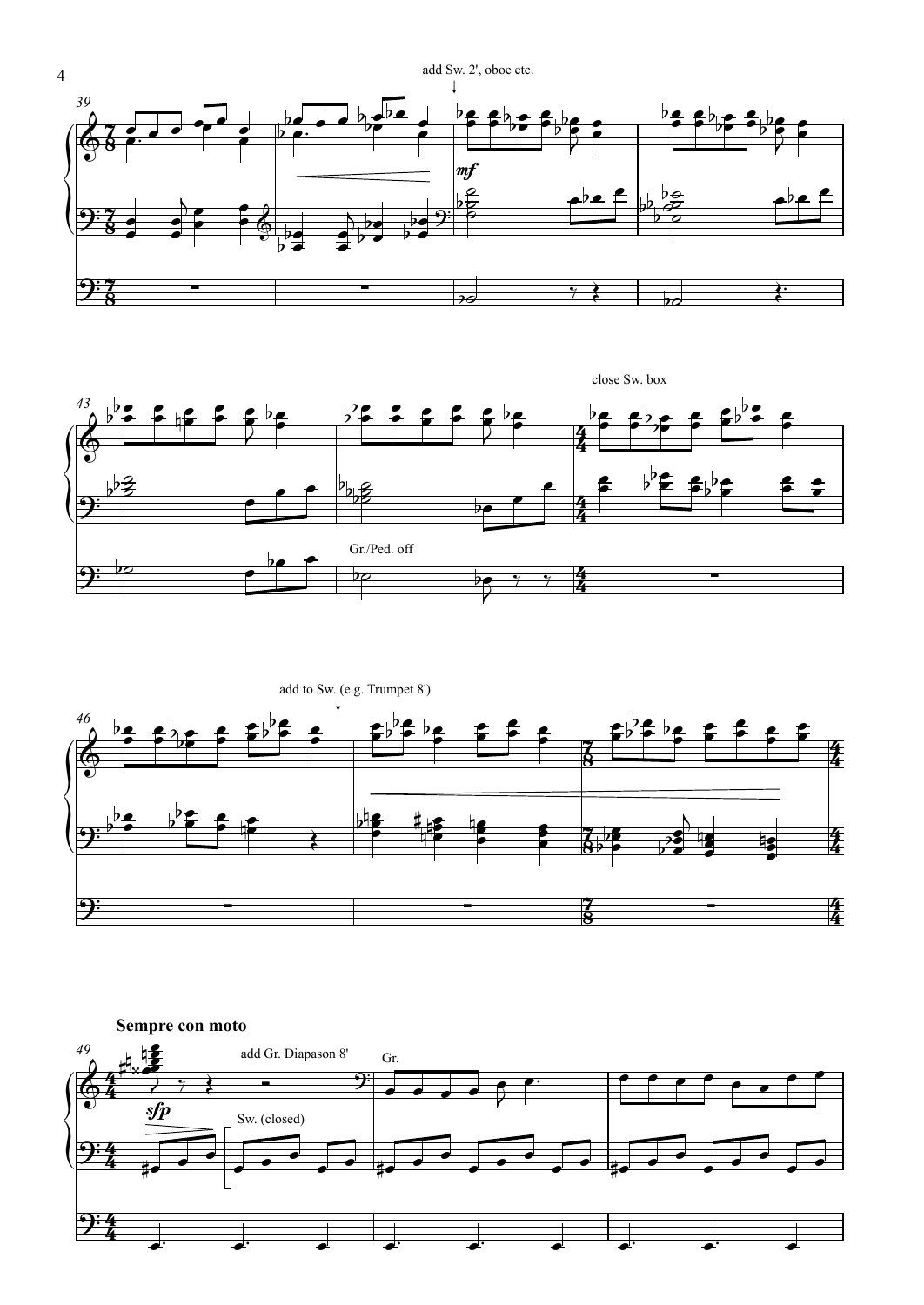





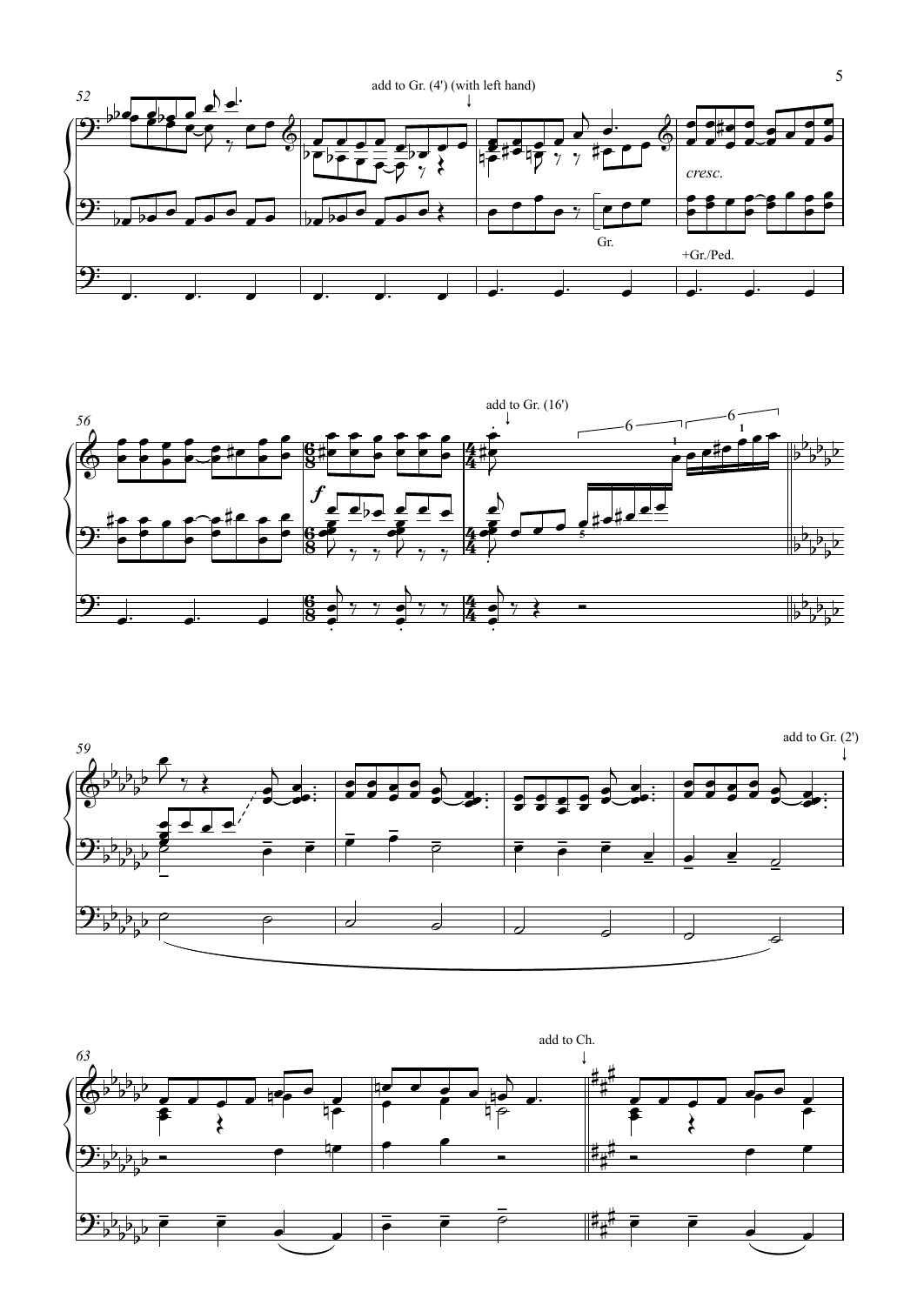





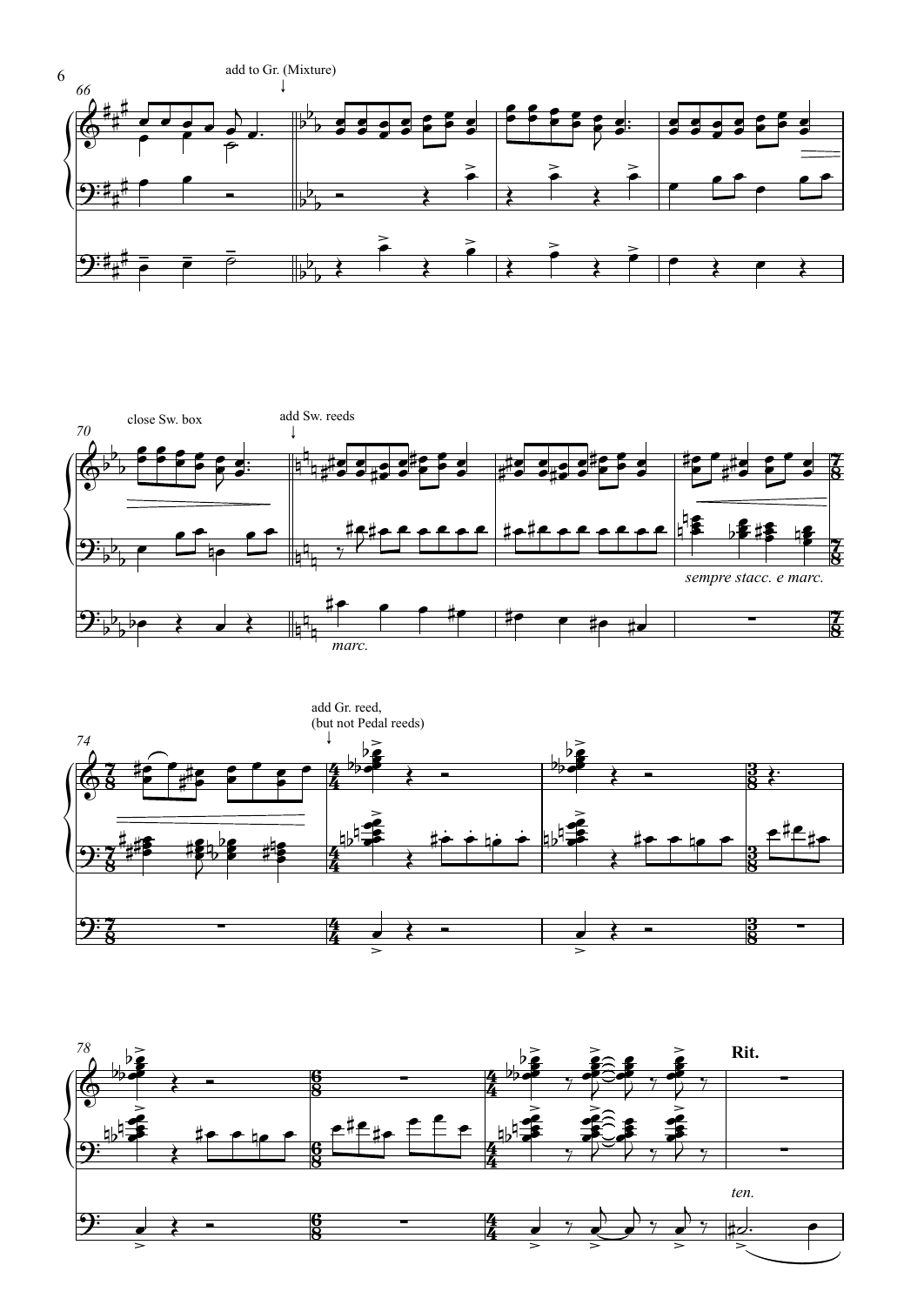

## **A tempo, mapiù maestoso**





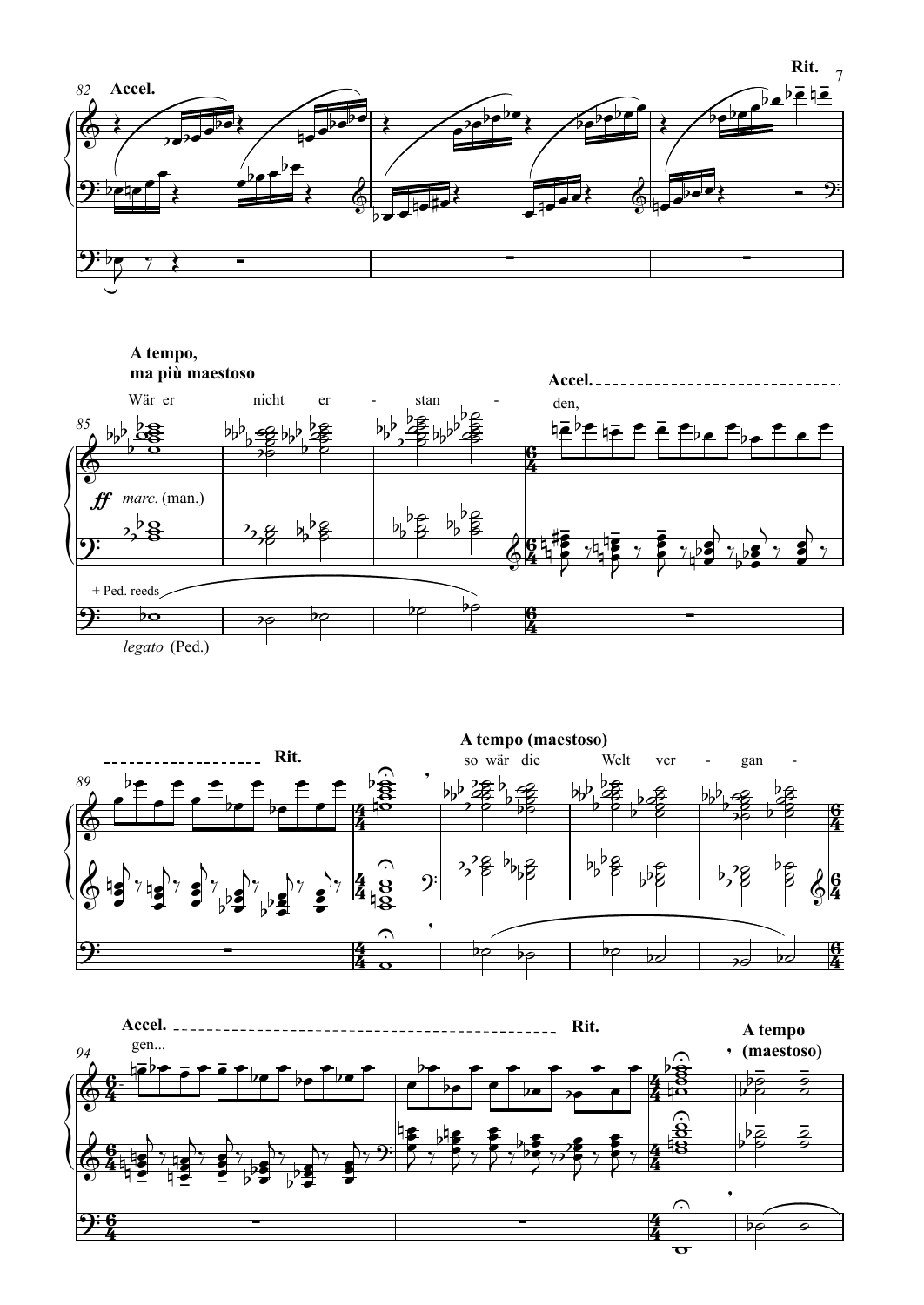



**Start slow. Accel. molto** 



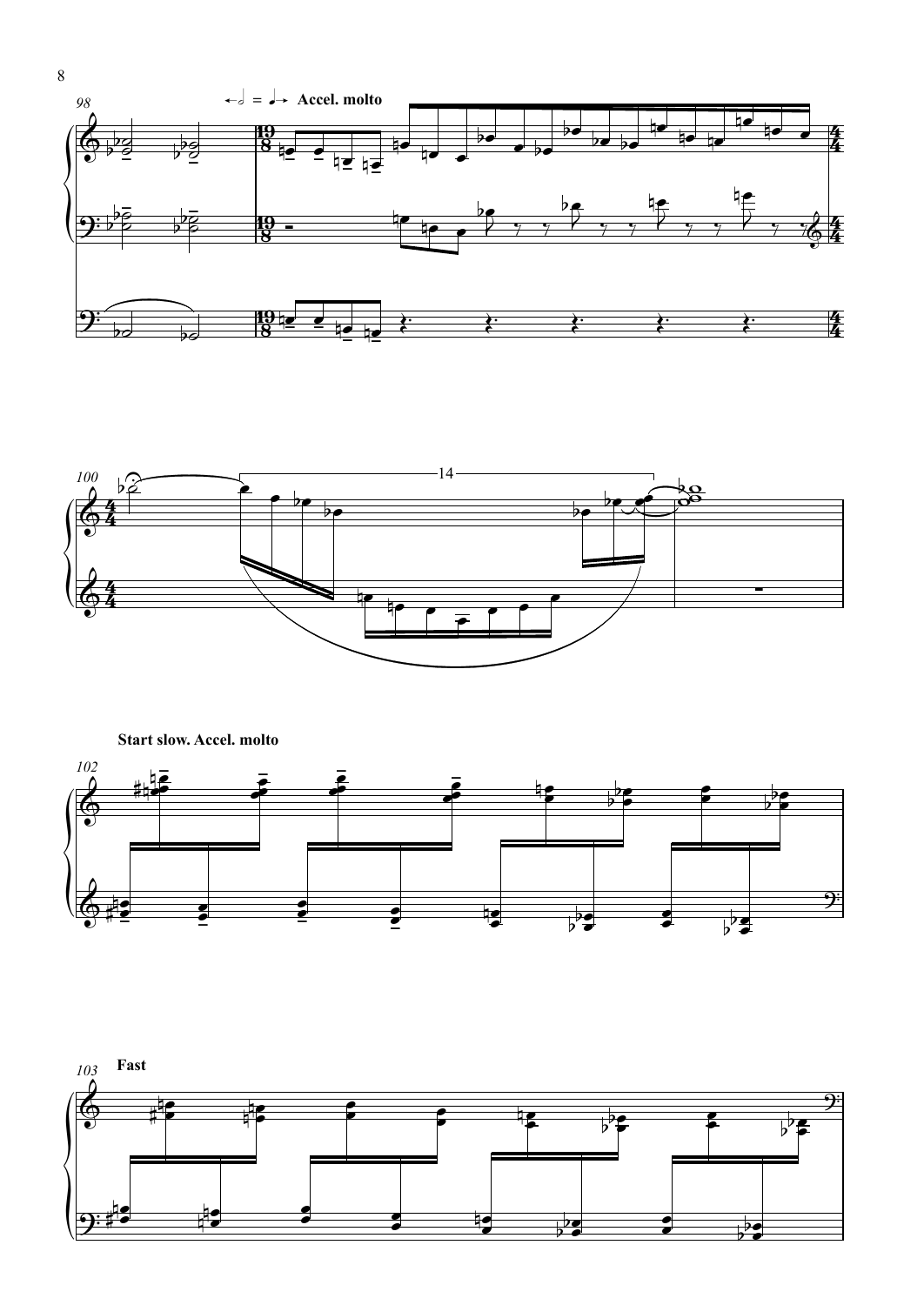



reduce Gr. to 8'; reduce Sw., leaving e.g. 4' and oboe

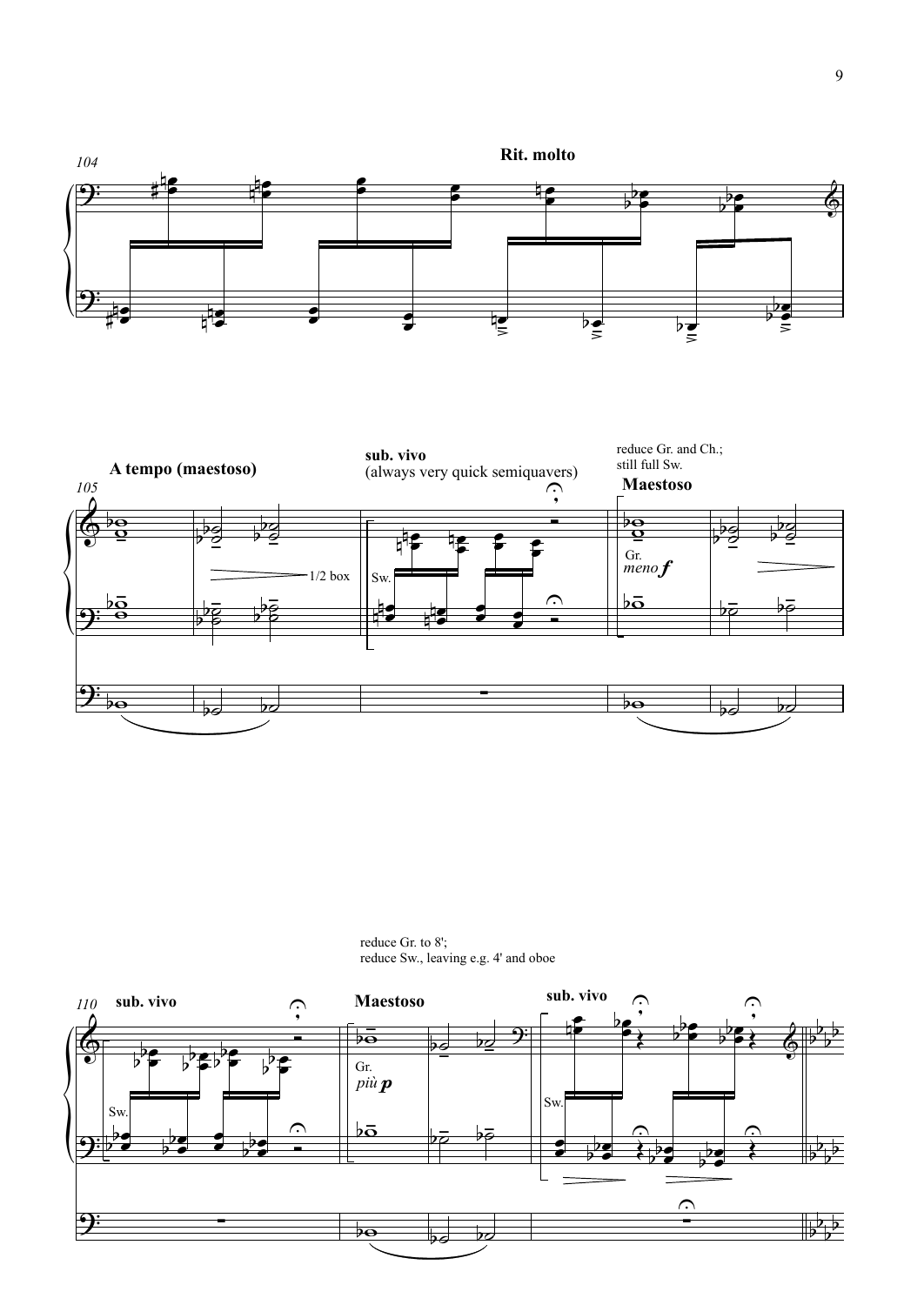## Larghetto



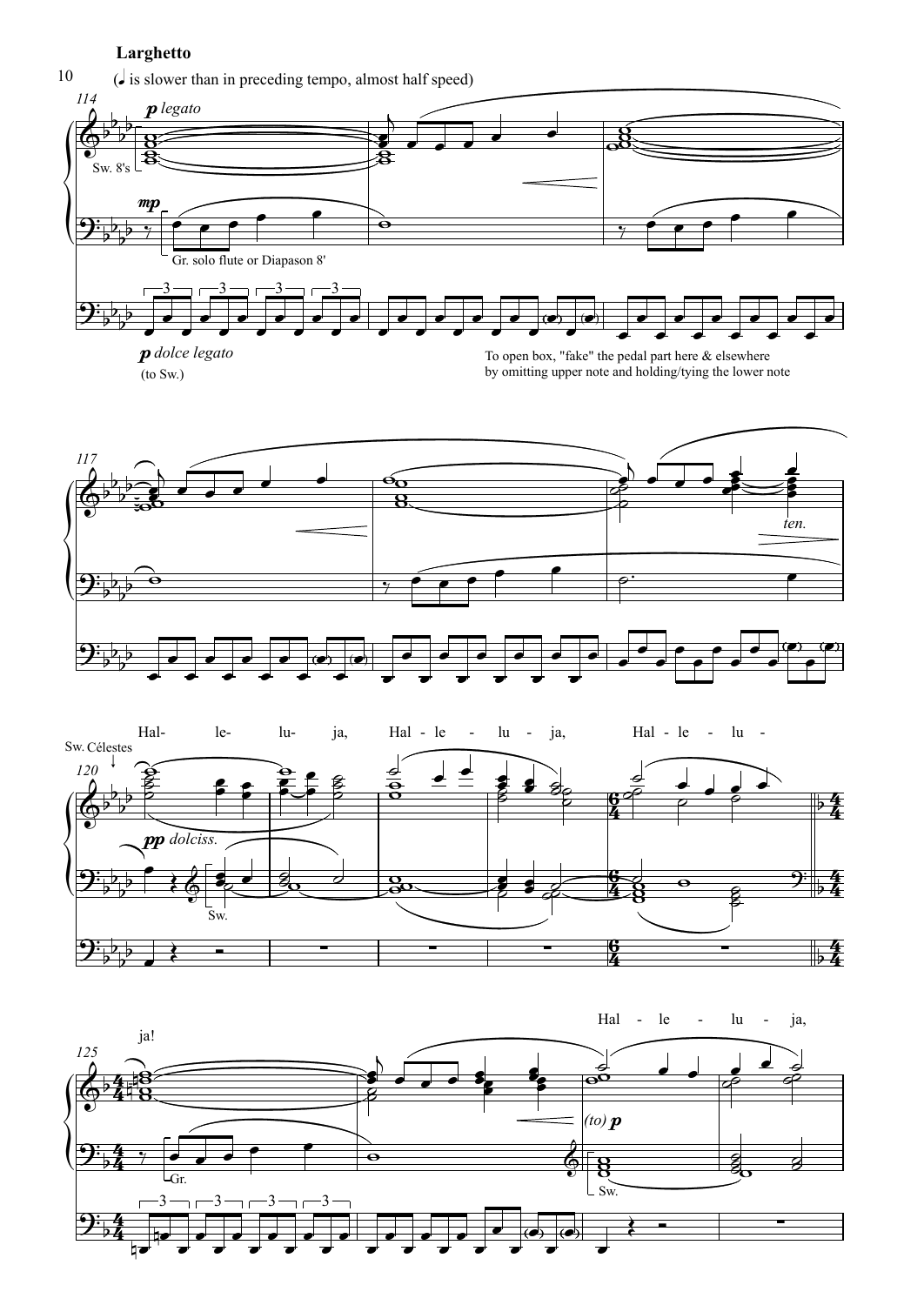





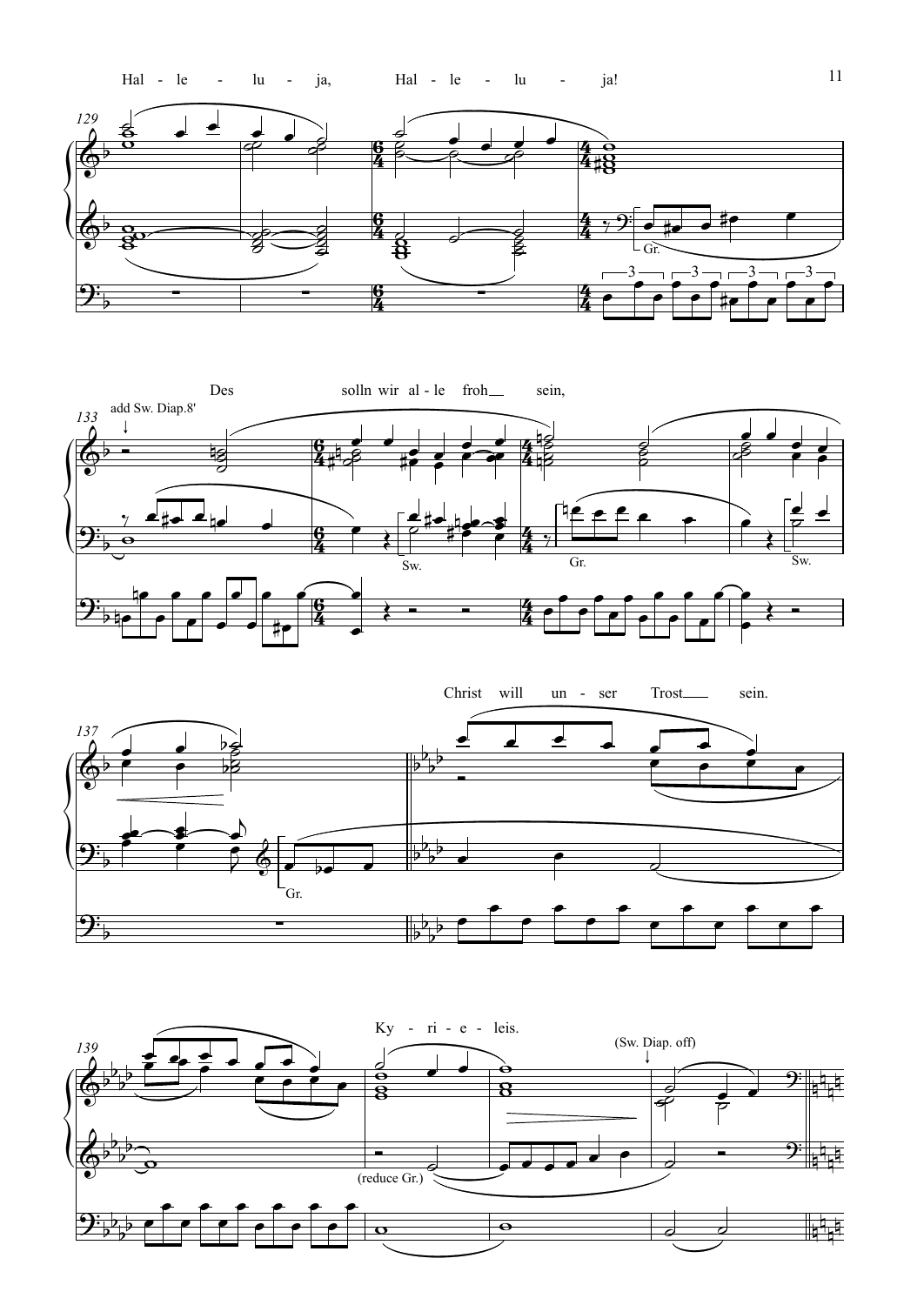#### Allegro (This tempo is not related to preceding section. J pulse is slower than in previous Allegro ma non troppo, 12 although the music will sound quicker, because of semiquaver movement)

Sw. reeds, not Mixture; Ch. 8' 4'; Gr. Diaps. 8', all manuals coupled, with Gr-Ped.











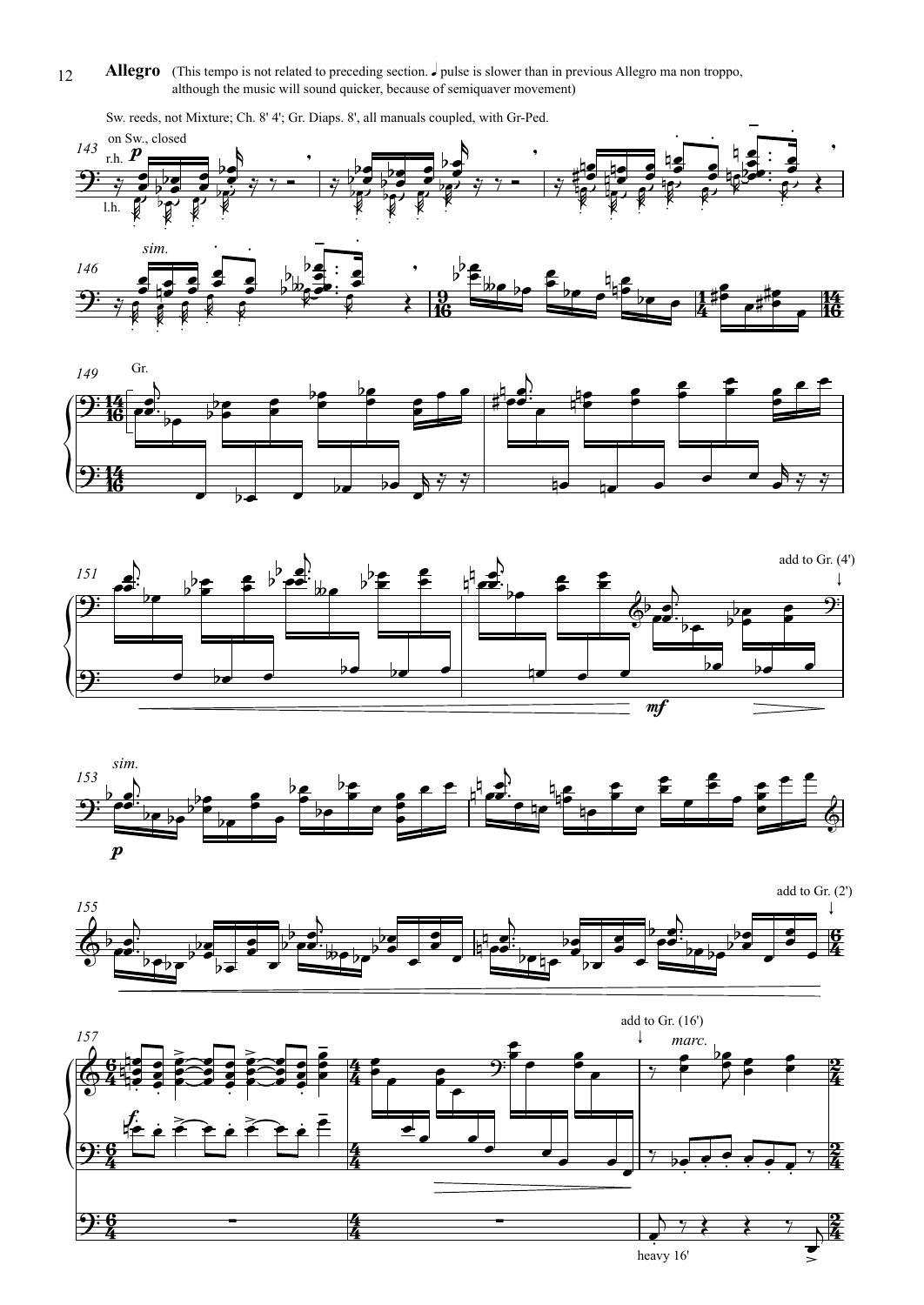



A tempo: Allegro assai



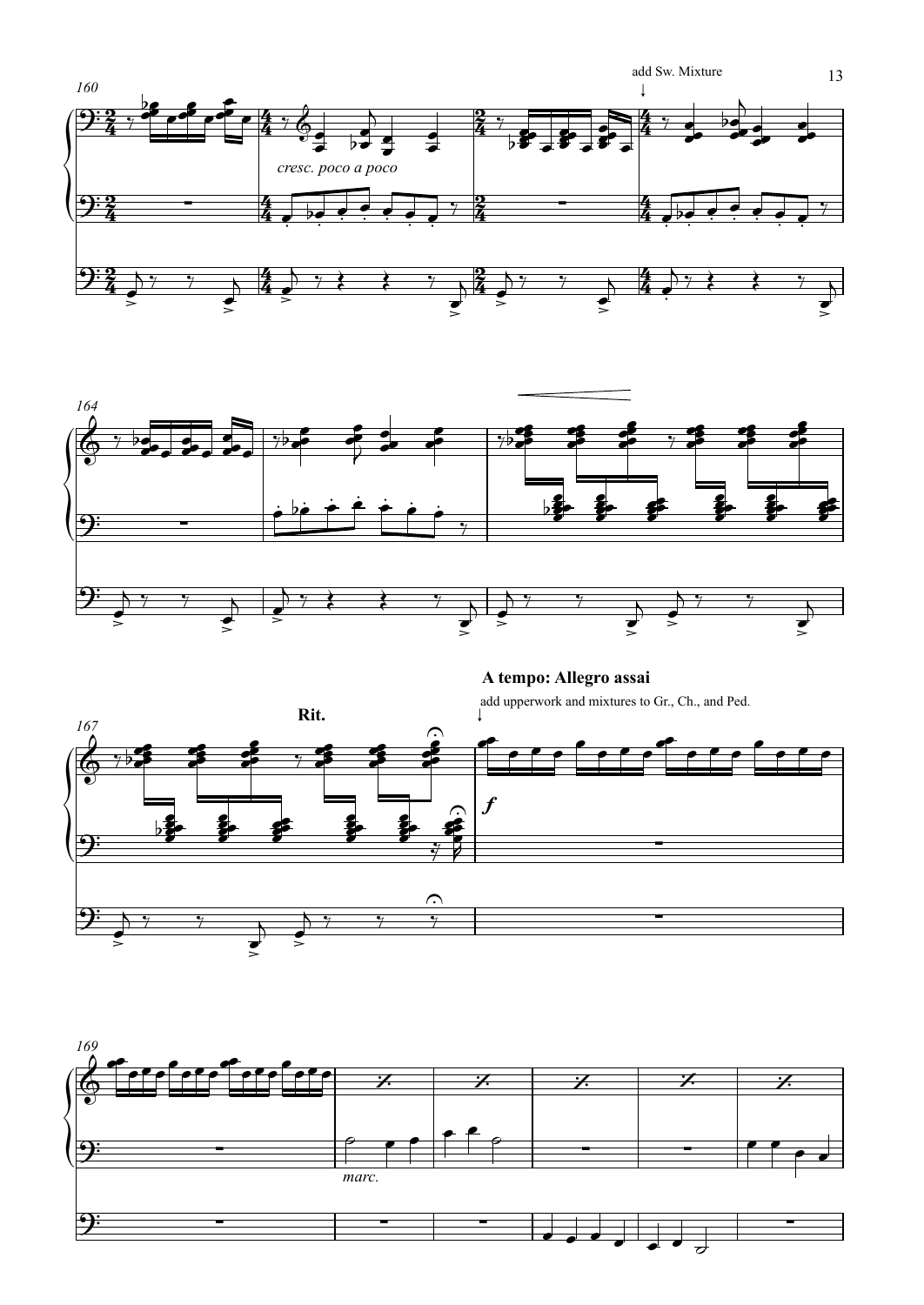





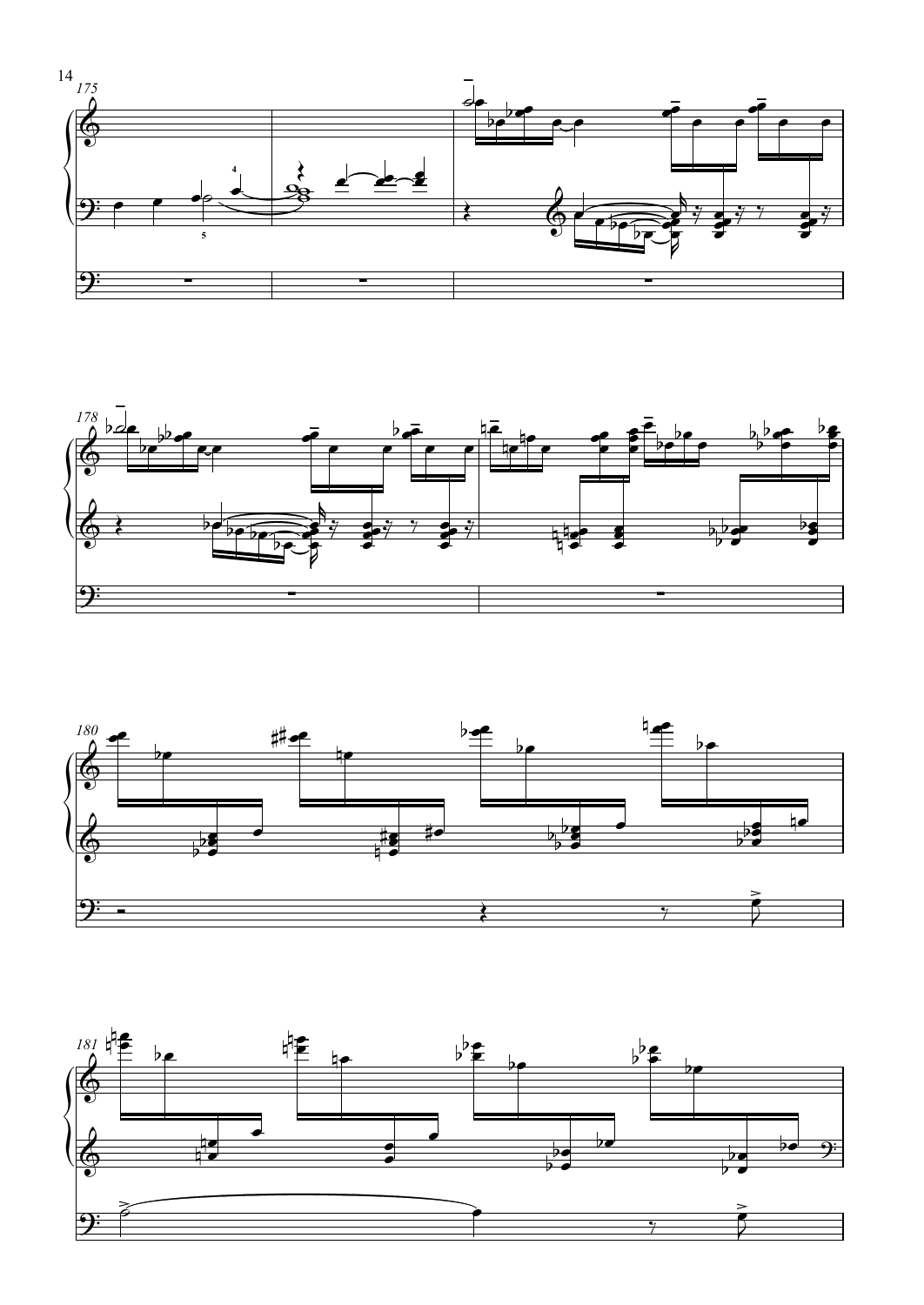

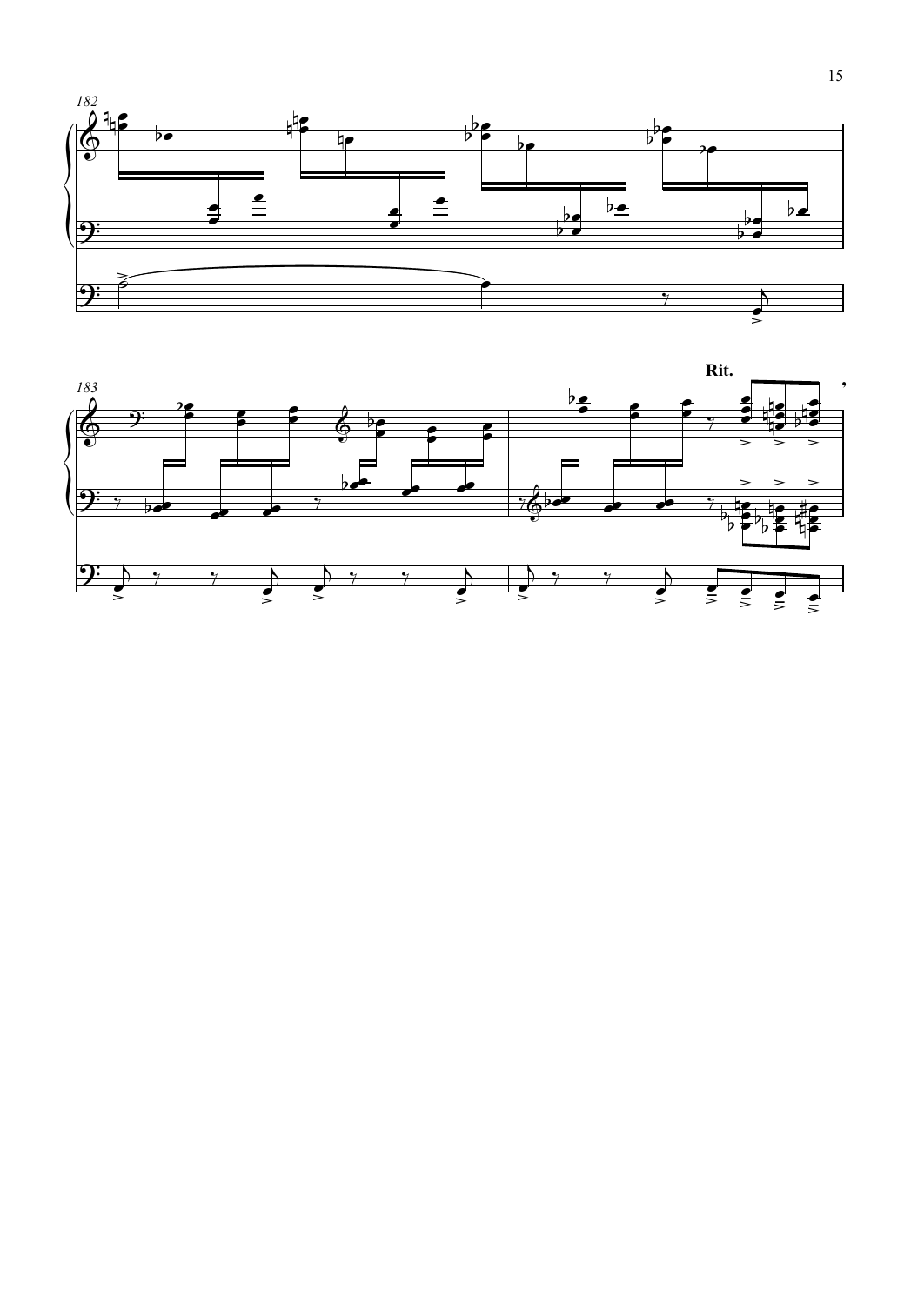### A tempo 16







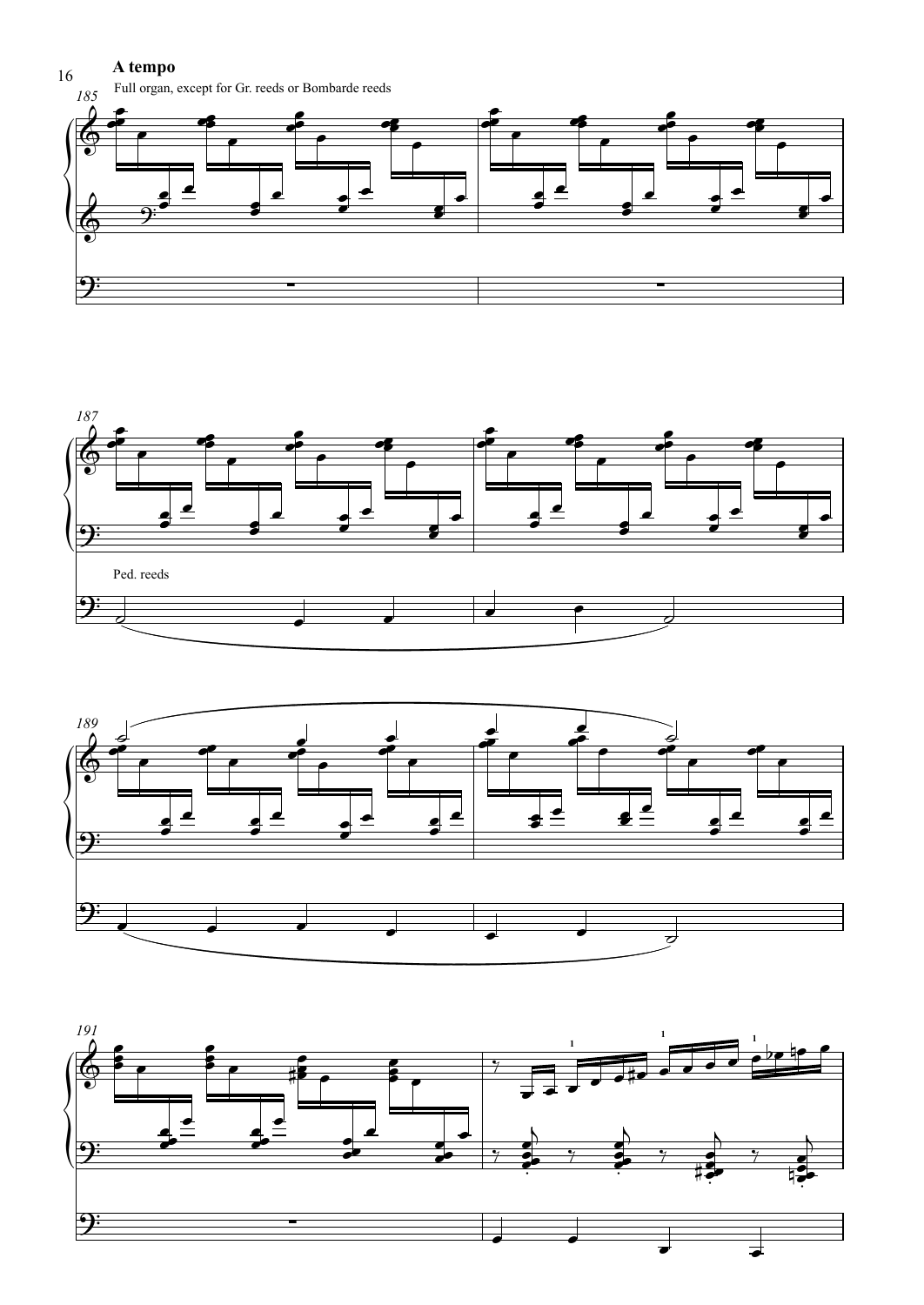



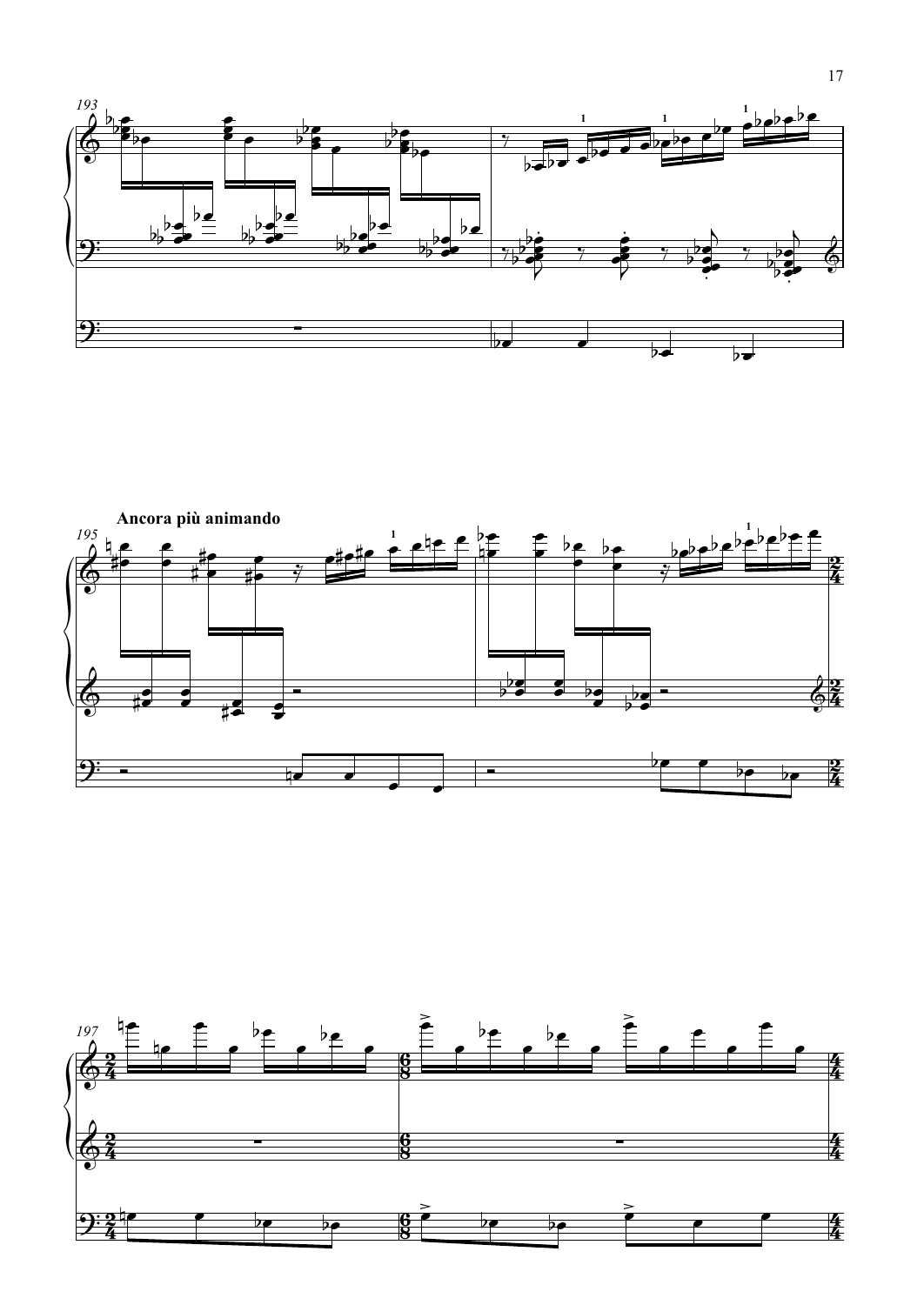





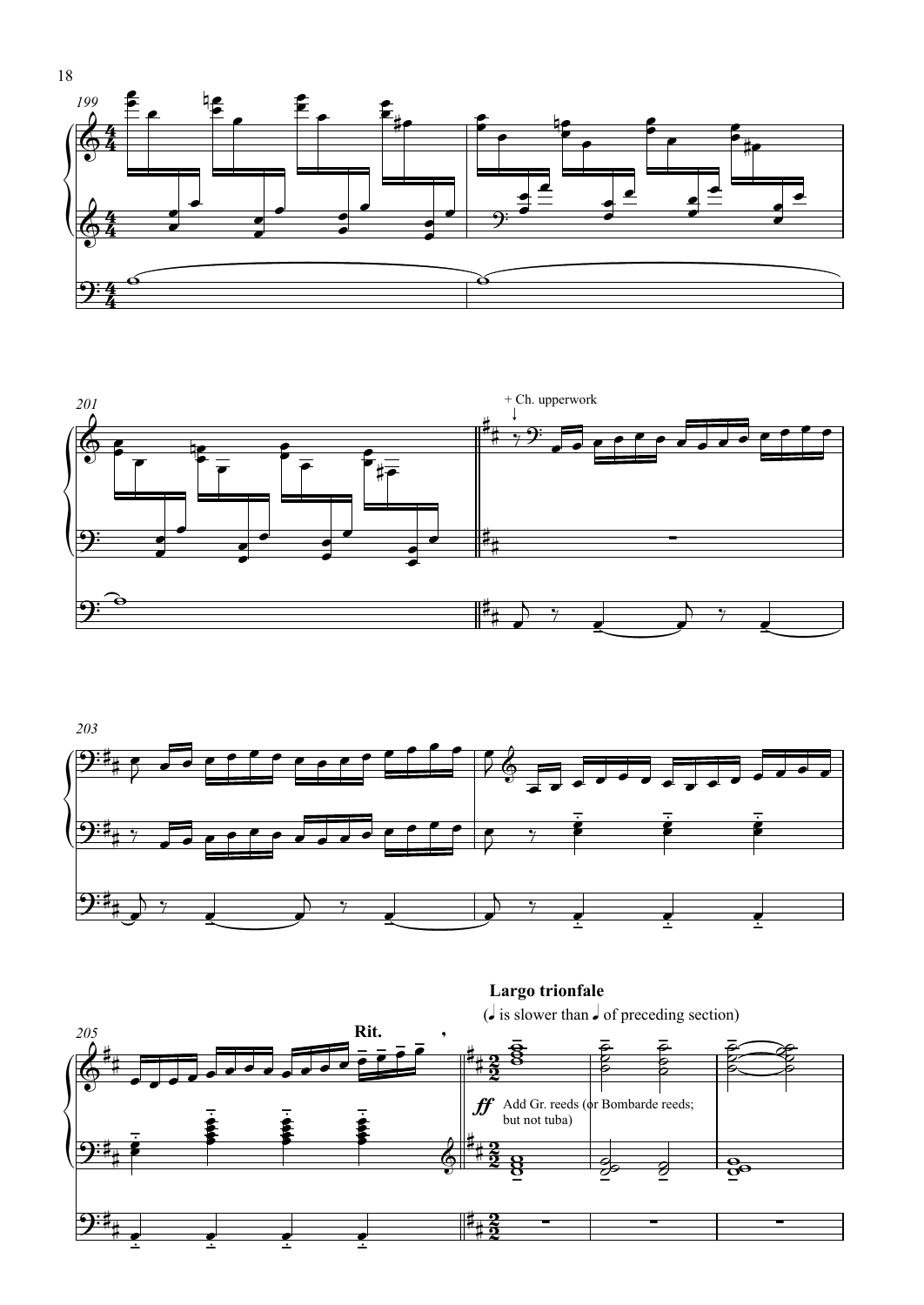

The choral always 'largo maestoso'





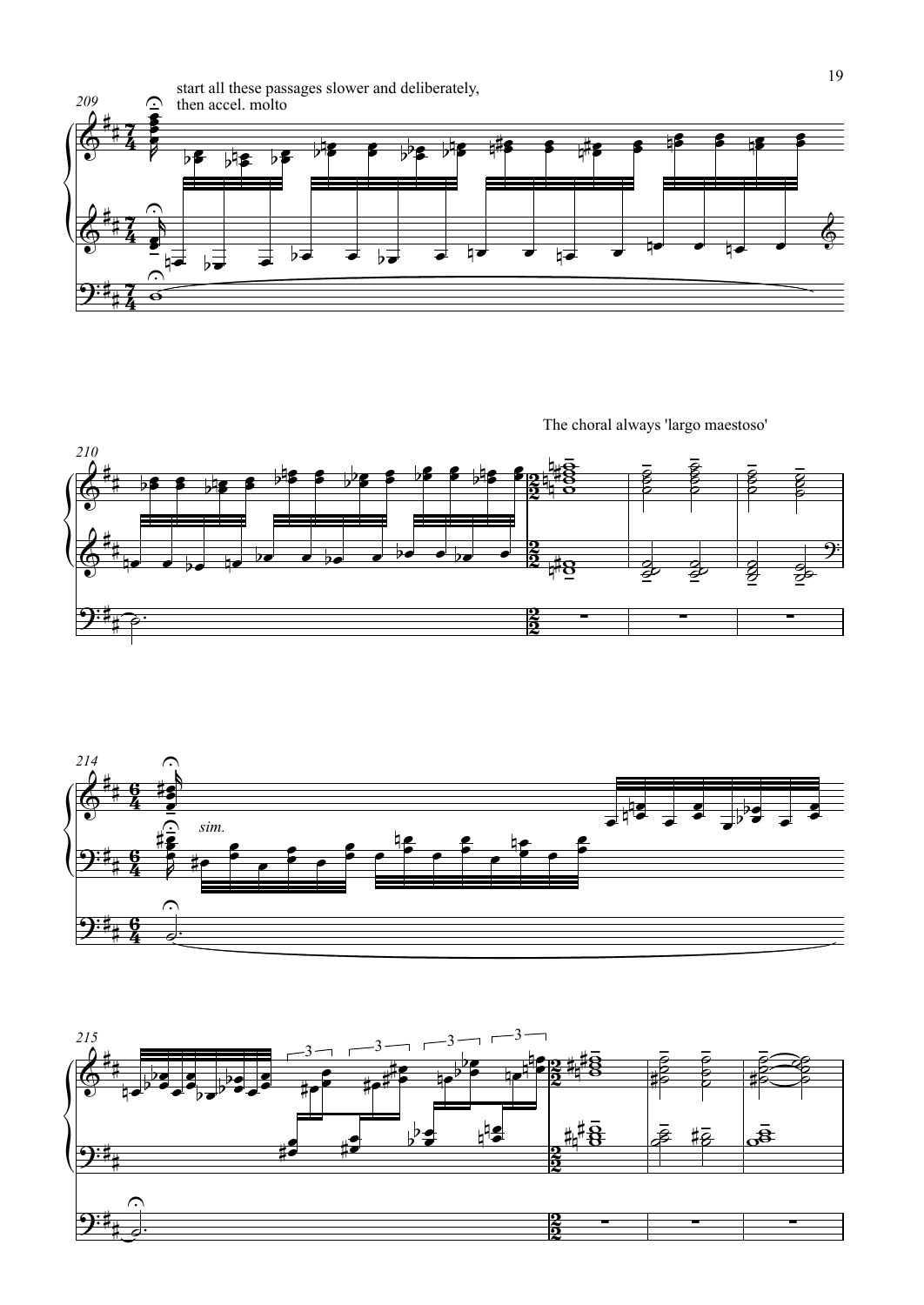





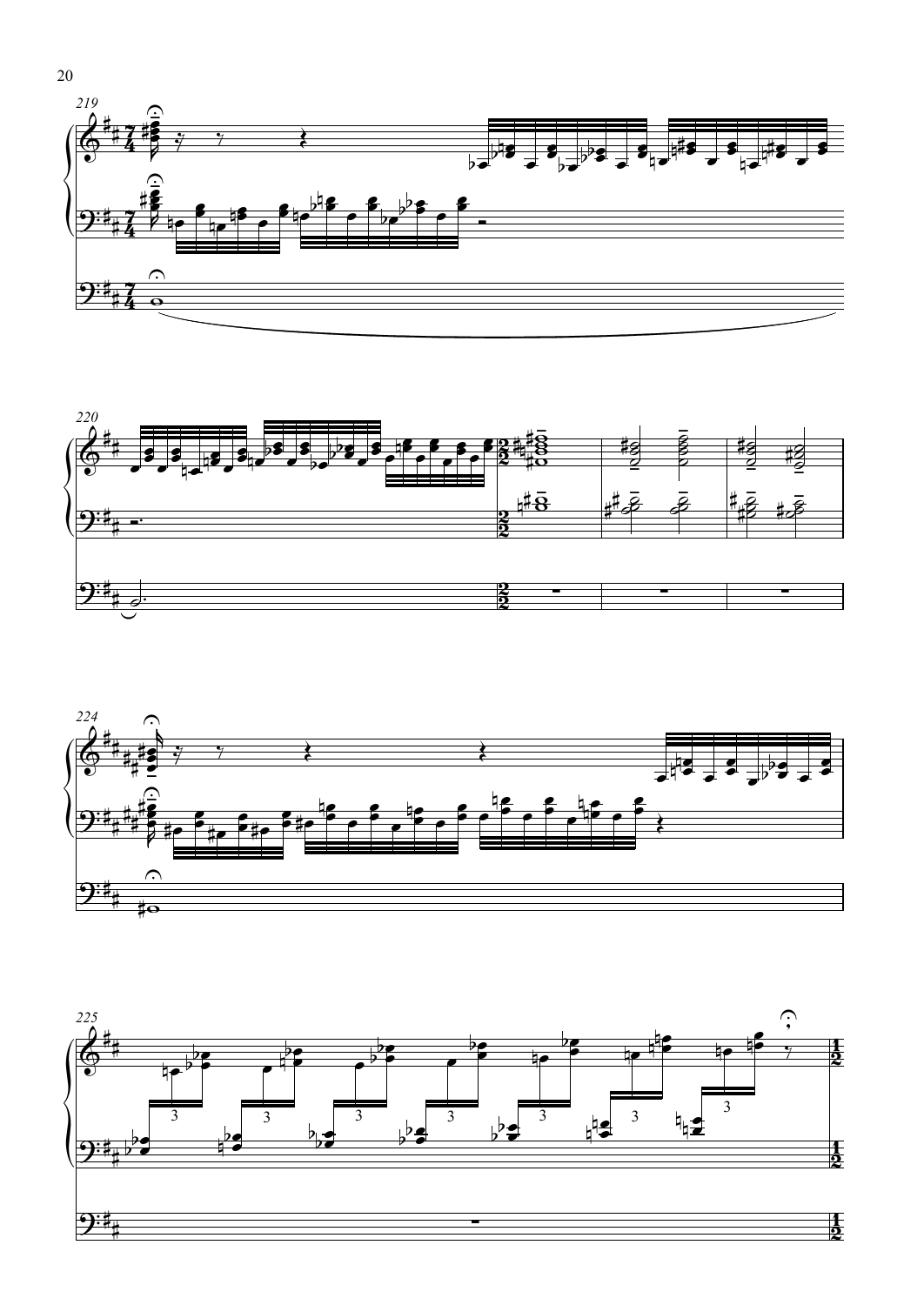





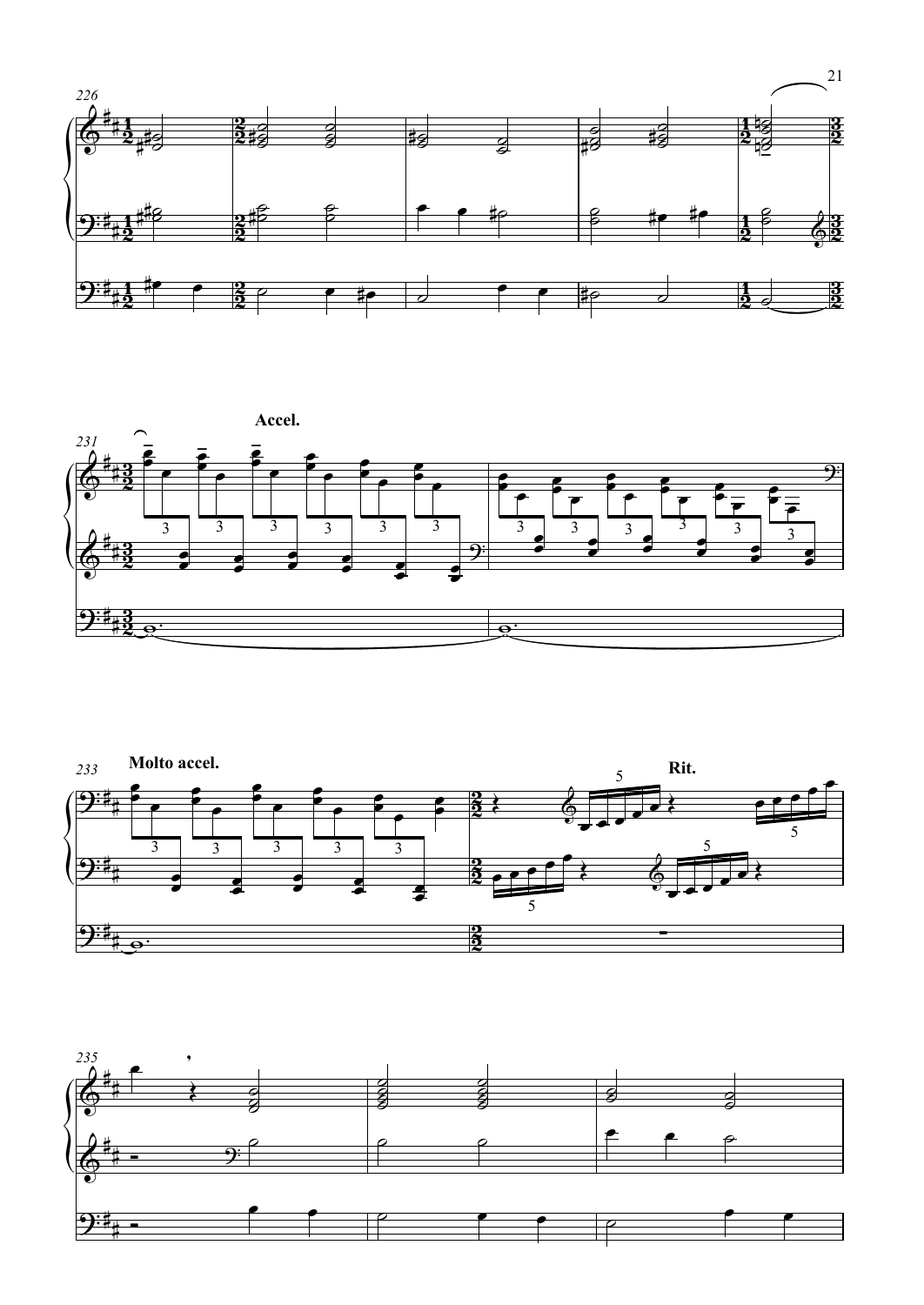





*249* **Slow! Accel.**  $4\bullet$  $\frac{4}{4}$  : : :  $9:4$  . . . . 2  $\frac{1}{2}$  Start with similar registration to bar 23. Sw. box closed.  $\bullet$ add to Gr. (e.g.  $4'$ ) <mark>. . . .</mark> . œ œ  $. . .$  $e$  ,  $e$  ,  $e$  $e$   $e$   $e$   $e$   $e$   $e$   $e$   $e$   $e$  $\frac{1}{2}$   $\frac{2}{2}$   $\frac{2}{2}$   $\frac{2}{2}$  $\mathbf{e}$  :  $\vdots$  $\overline{2}$   $\overline{1}$  $\mathbf{e}$ : œ™ ™<br><del>∷ el</del>  $\vdots$  : :  $\therefore$  $\frac{1}{2}$   $\frac{1}{2}$   $\frac{1}{2}$   $\frac{1}{2}$  $\epsilon$  is a set of  $\epsilon$  $\overline{\cdots}$  $\overline{\cdot}$  $\epsilon$   $\epsilon$   $\epsilon$  $\bullet \bullet$  $\frac{1}{2}$   $\frac{1}{2}$   $\frac{1}{2}$ e∴ E ™ **sses** e e e e  $\frac{1}{2}$   $\frac{1}{2}$   $\frac{1}{2}$   $\frac{1}{2}$  $2.2.3$  $2.3 - 7$  $e$   $e$   $e$   $e$   $e$   $e$  $\frac{1}{2}$   $\frac{1}{2}$   $\frac{2}{2}$   $\frac{8}{2}$  $\frac{1}{2}$   $\frac{1}{2}$   $\frac{8}{2}$  $\overline{y}$  $\bullet$   $8\frac{6}{5}$  $\frac{1}{\sqrt{1-\frac{1}{2}}\sqrt{1-\frac{1}{2}}\sqrt{1-\frac{1}{2}}\sqrt{1-\frac{1}{2}}\sqrt{1-\frac{1}{2}}\sqrt{1-\frac{1}{2}}\sqrt{1-\frac{1}{2}}\sqrt{1-\frac{1}{2}}\sqrt{1-\frac{1}{2}}\sqrt{1-\frac{1}{2}}\sqrt{1-\frac{1}{2}}\sqrt{1-\frac{1}{2}}\sqrt{1-\frac{1}{2}}\sqrt{1-\frac{1}{2}}\sqrt{1-\frac{1}{2}}\sqrt{1-\frac{1}{2}}\sqrt{1-\frac{1}{2}}\sqrt{1-\frac{1}{2}}\sqrt{1-\frac{1}{2}}\sqrt{1-\frac$ 

 ${\frac{G_r}{2r}}$  $4 \pm 1$  $\frac{4}{4}$  .  $8, 2, 3$  $6\overline{)}$ .  $\frac{6}{8}$  bo: Gr. mp *cresc.*  $9:4$  $\overline{\mathbf{6}}$   $\overline{\mathbf{4}}$  $\frac{e^{2}}{e^{2}}$   $\frac{8}{e^{2}}$  $\frac{6}{8}$  e be e e  $be$ ,  $\theta$  $b^2$   $b^2$   $c^2$   $c^2$   $c^2$  $\frac{1}{2}$  $b^{\circ}$   $\frac{1}{2}$   $\frac{1}{2}$   $\frac{1}{2}$ e<br>e la contra  $e^{4}$   $\frac{4}{9}$   $\frac{4}{9}$  $\frac{1}{4}$  $\frac{1}{2}$  $\frac{1}{2}$   $\frac{1}{2}$  $\bullet$  $\frac{4}{2}$  $\frac{a}{b}$ .  $\phi$ . ™  $\frac{1}{\sigma}$  $\bullet$   $\bullet$  $\frac{a}{c}$ .  $\circ$  $\frac{1}{\sqrt{2}}$  $\bullet$   $\overline{p}$  $\phi$ :  $\frac{1}{2}$  $\overline{\bullet}$   $\overline{\bullet}$   $\overline{\bullet}$  $\bullet$   $\frac{6}{8}$   $\bullet$   $\frac{1}{4}$  $\overline{b}$ e $\overline{b}$  $\frac{b}{b}$   $\frac{b}{c}$   $\frac{c}{c}$  $\frac{1}{4}$   $\frac{1}{6}$   $\frac{1}{9}$   $\frac{1}{4}$  $\frac{1}{6}$  $\frac{1}{2}$ ™

 $6\sqrt{1}$ 

 $\overline{4}$  $\frac{4}{4}$ 

add to Gr. (e.g. 2')

4  $\frac{4}{4}$